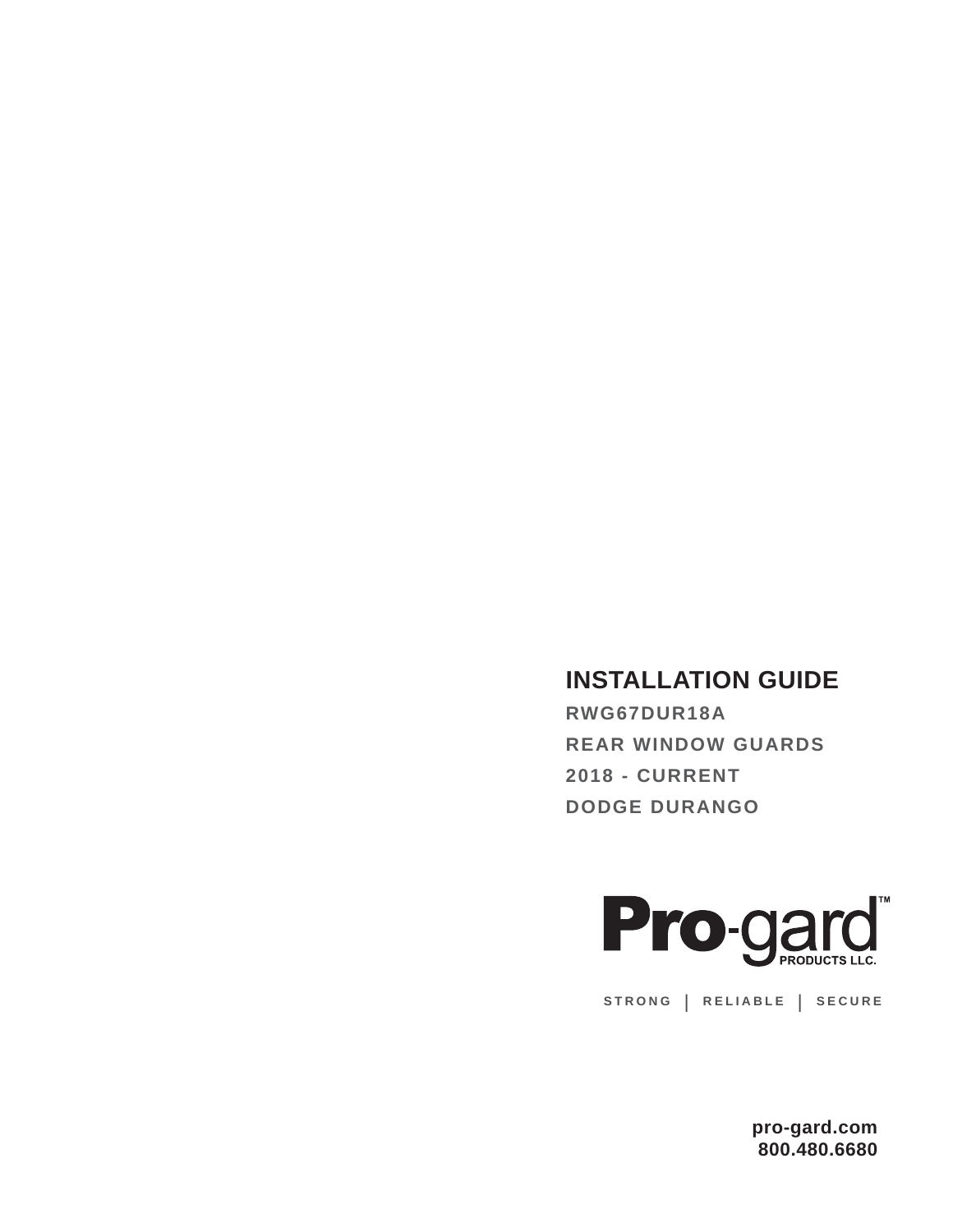#### THESE COMPONENTS ARE REQUIRED TO INSTALL THE PRO-GARD REAR WINDOW GUARD



**I. Refer to the diagram above to verify all parts were received.**

### **II. The following tools will be required to complete the installation:**

1. 3/8" Socket w/ driver 2. 7/64" Diameter drill bit

## **III. Read all instructions carefully before starting the assembly process.**

*Locate all wiring, fuel lines, brake lines, and /or cooling lines before drilling holes or installing*  **NOTE:** *Locate all wiri any fasteners.* 

### **IV. Driver and Passenger Window Guard Installation**

- A. Remove quarter trim panel beginning with all fasteners, trim covers and disonnect any wiring harnesses. (Fig 1).
- B. Gently pry and remove the quarter trim panel from the vehicle.

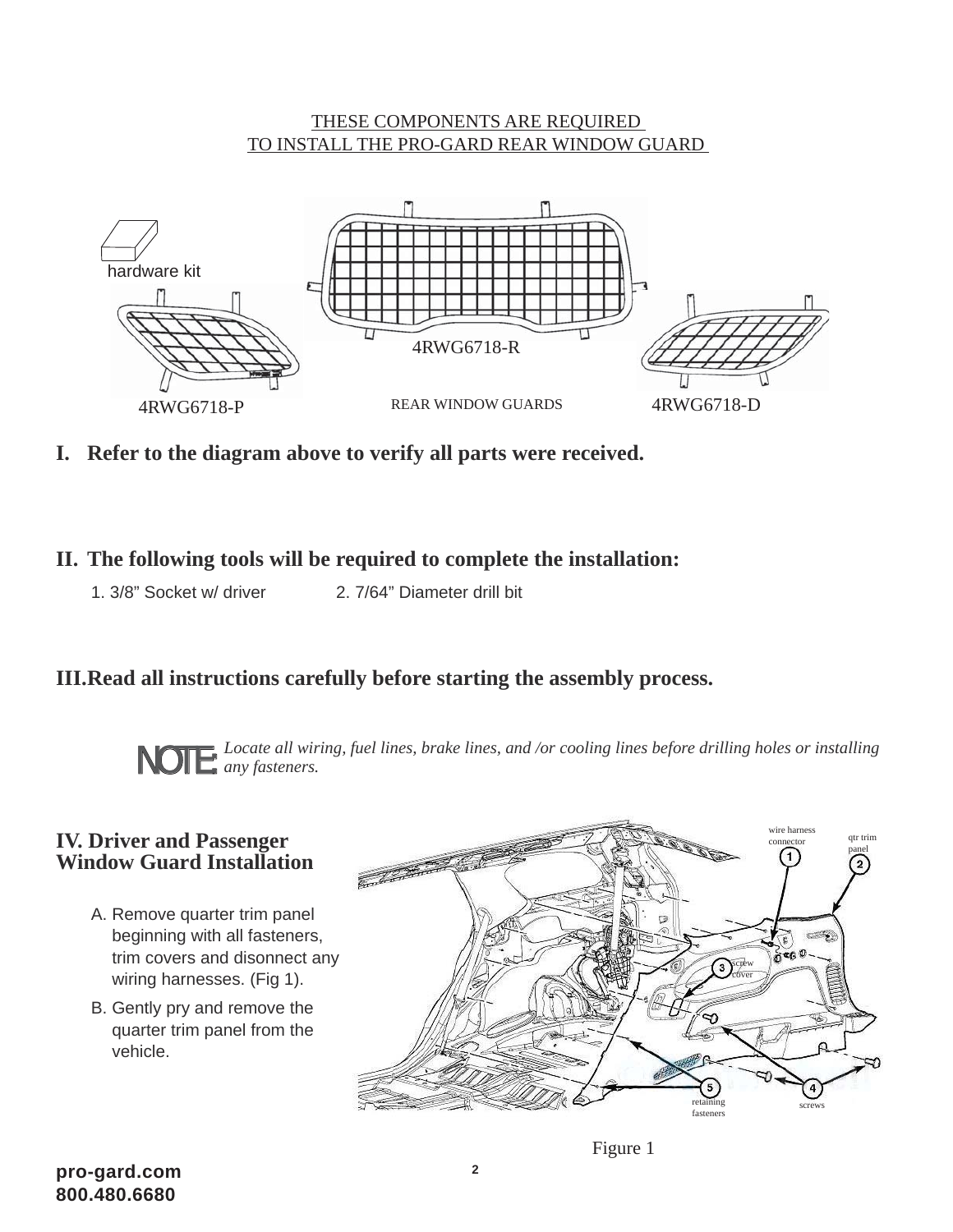

Figure 3



C. Remove the headliner trim (Fig 2).

NOTE: ALL trim panels will need to be cut before reinstalling.

- D. Remove C-pillar trim panel (Fig 3)
- E. Remove D-pillar trim panel (Fig 4)





Figure 4 Figure 5 - trim removed from window opening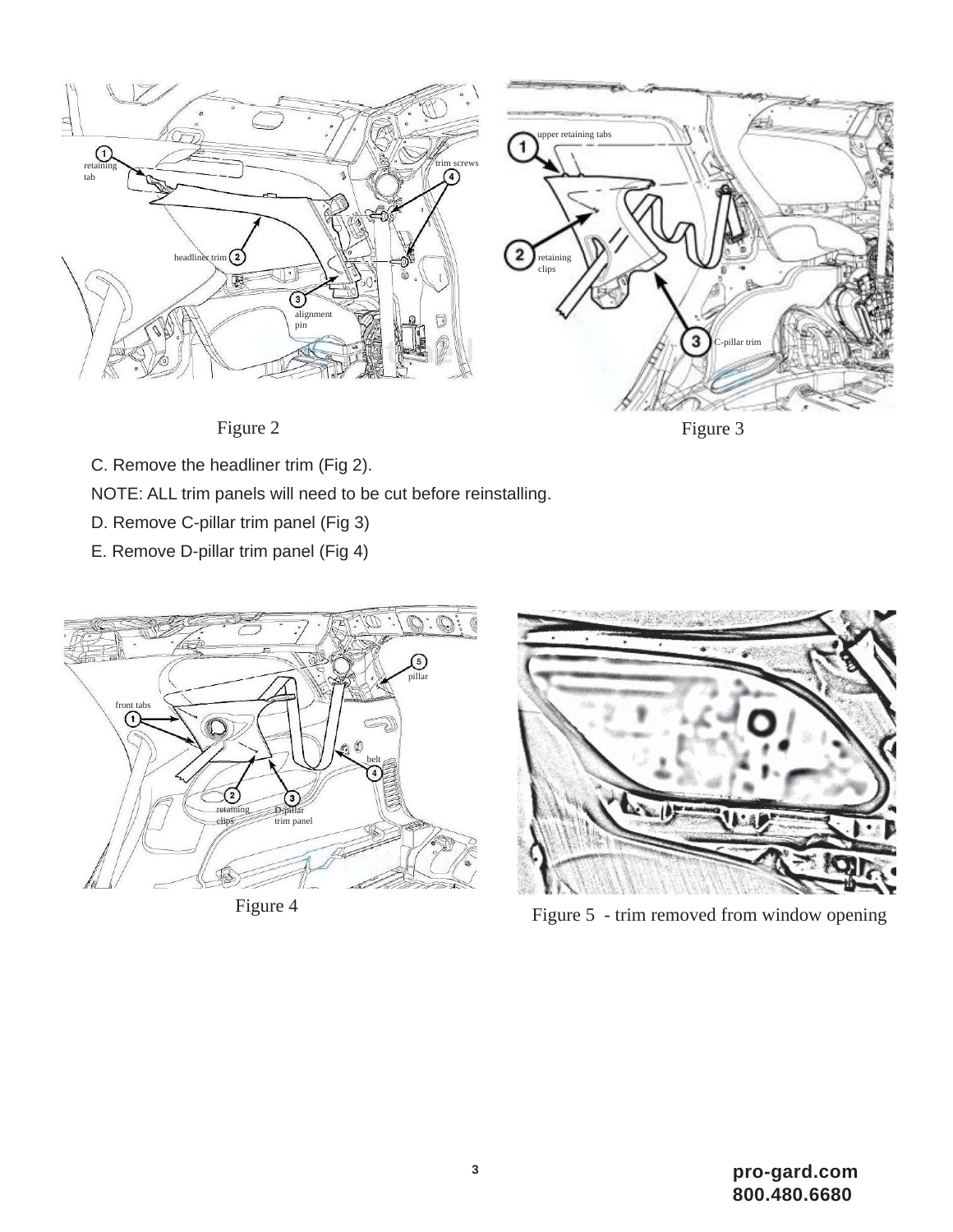

Figure 6 Figure 7



- F. Hold window guard up to opening and center with window. (Fig 6)
- NOTE: *A second person may be neccessary to secure the window armor to the vehicle while keeping the brackets aligned with the sheet metal.*
- G. Mark mounting hole locations and drill 7/64" holes.
- H. Drive mounting screws (3X72) to secure frame (Fig 7).
- I. Repeat process for the driver's side of the vehicle.

### **V. Rear Hatch Window Guard Installation**

- A. Gently pry on the upper trim panel until it is free from the vehicle. Repeat the process for the lower trim panel. (Fig. 8)
- B.Remove (1) wire harness clip from each side at lower corner (Fig 9 & 10)





Figure 8 - hatch in open position

Figure 9



Figure 10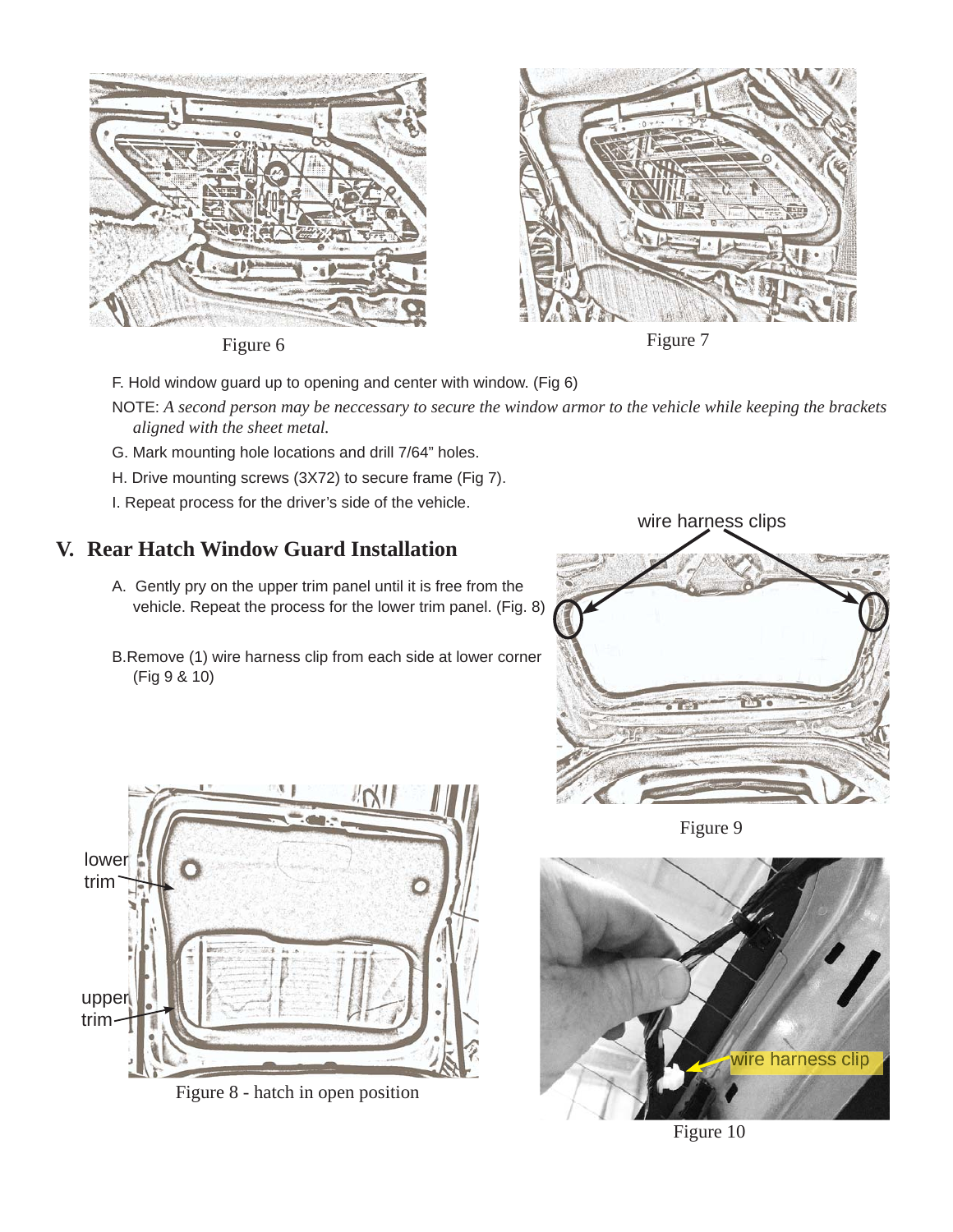- C. With the window armor frame centered on the hatch, place tension on the guard forcing the mounting brackets into position. Frame will self-center and should wedge itself into place. (Fig 11)
- D. Attach the mounting brackets to the vehicle with the provided self-tapping screws (3X72). It may be neccessary to drill a 7/64" pilot hole before using the self-tapping screws. (Fig 12)
- E. Insert harness clips and snap back in place.



Figure 11



Figure 12

### **VI. Locate and Cut Clearance Notches**

- A. Holding trim panels in position, mark window frame bracket locations. Cut notch for 3/16" clearance on sides and 9/16" deep using razor knife or equivalent. (Fig 13)
- B. After notching, re-install all trim panels (Fig 14).



Figure 13





#### If you have any problems with this installation then call the toll free number (800-480-6680) and ask for technical assistance.

**Installation complete!**